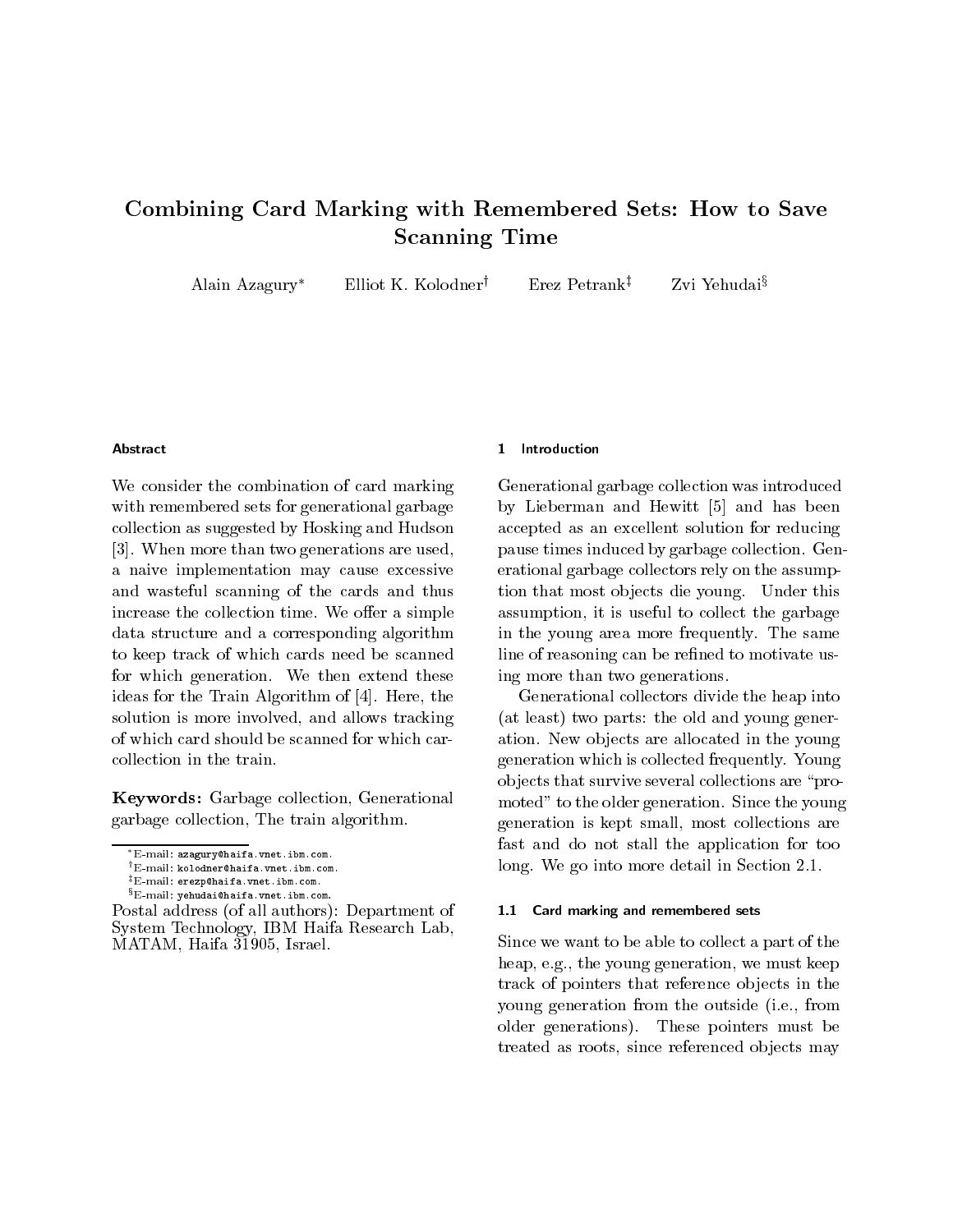be live objects. Scanning the full heap to discover the pointers that go into the young gen eration is an expensive operation which would foil the quick collection of the young genera

Two common solutions are remembered sets and card marking  $[5, 8, 7, 10]$ . We explain these methods in Section 2.2 below. Hosking  $1.3$ and Hudson - suggested a hybrid method energy and the suggested a hybrid method energy and the suggested a hybrid method energy and the suggested a hybrid method energy and the suggested a hybrid method energy and the sugg joying the advantages of both methods. In this work, we study this method for a generational scheme that uses more than two generations Here, the naive approach turns out wasteful: cards are being scanned over and over again since we don't have the accurate information on when each of them must be scanned. We offer a simple space-efficient solution to hold the needed information so that we can scan cards only when the scan is really required for the correctness of the collection. This increases the efficiency of scavenging the younger gener-

### $1.2$ The Train Algorithm

In generational schemes the scavenges of the young generation are fast and the pauses of the application are very short. However, when collecting the old generation (or the full heap) the application suffers long delays. The train algorithm [4] deals with this problem by partitioning the old generation to small parts (that can be thought of as cars in trains) and collecting one part at a time. Thus, each collection does not cause a long delay to the application  $\mathcal{L}$  , and into the more details in Section -  $\mathcal{L}$ 

When collecting a car (a part of the old generation), we must scan all pointers that reference objects in the car from the outside. Here, again, one may use the combination of card marking and remembered sets as suggested in , it are the problem of the problem of which cases the case of the problem of  $\sim$ scan for which car collection is more involved

We provide a data structure and a correspond ing algorithm that deals efficiently with choosing the cards to be scanned for the current car collection. Our solution is space-efficient, it reduces collection time, and incurs no additional overhead on the application

## **Organization**

In Section 2 we present our simple solution for the generational scheme. We begin by reviewing generational collection  $(Section 2.1)$  and how card marking interacts with remembered sets (Section  $2.2$ ). Then, we present our idea for an efficient combination of the two methods for a scheme with several (more than two) generations section is study and the section of the section of the section of the section of the section of the s the more involved case of an efficient solution for the train algorithm. We start in Section - by reviewing the Train algorithm includ ing the details that are relevant to our solu tion Finally in Section - we explain the section data structure and corresponding algorithm to maintain the relevant information

### -Generational Collection

We begin with a brief review of generational collection

#### 2.1 Generational Collectors

As explained in the introduction, generational garbage collectors rely on the assumption that many objects die young. The heap is partitioned into two or more generations and the younger the generation the more frequently it is collected. New objects are allocated in the youngest generation, which is collected when it fills. Some of the surviving objects (the older objects) are promoted to the next generation. When a generation becomes low on free space (after promotion from younger generation), it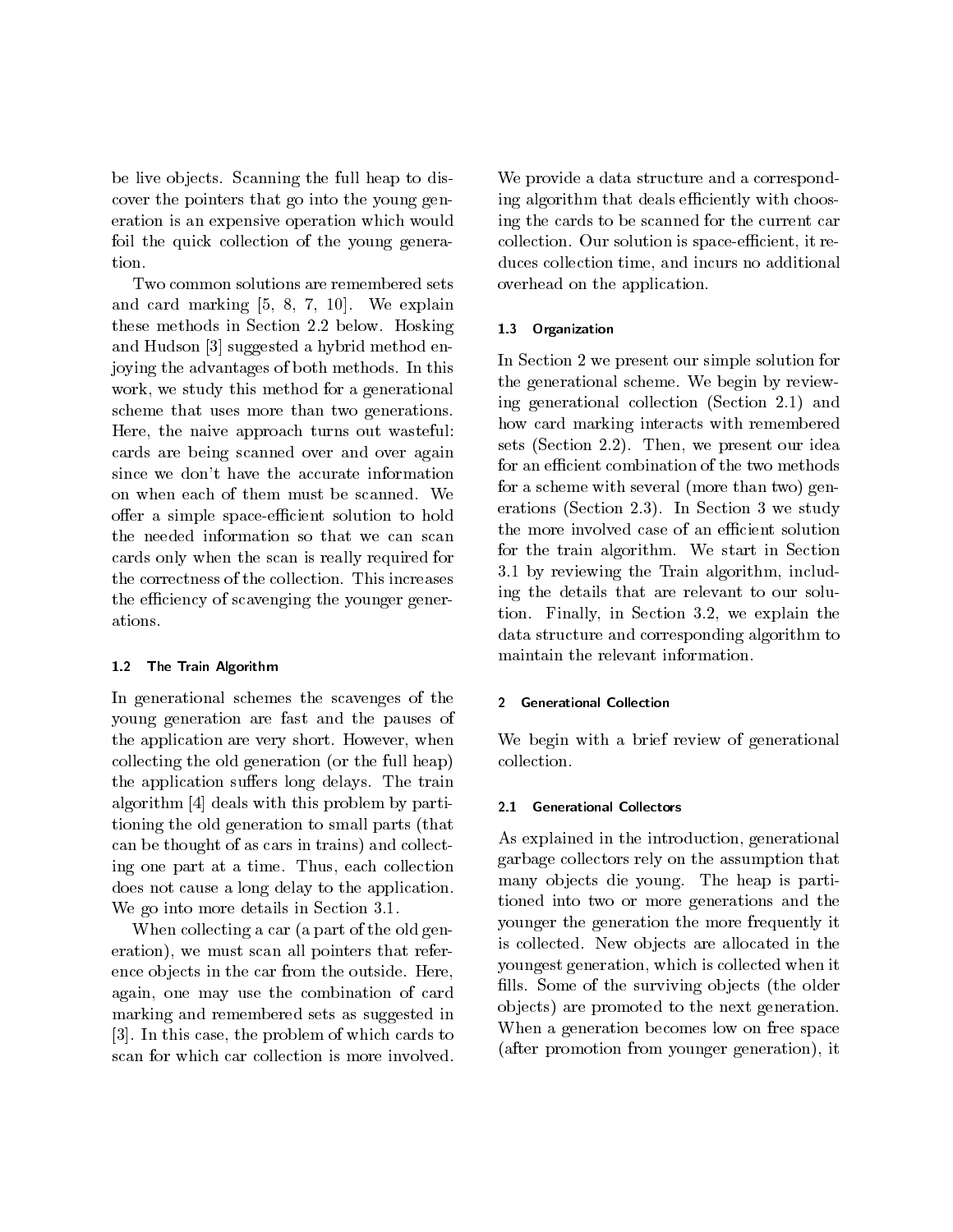is collected. Some of the surviving objects in the generation are promoted to an older gen eration

The scheme presented in this work is inde pendent of the specific algorithm used to collect each generation and of the promotion pol icy. We concentrate on a scheme to maintain the inter-generational pointers.

Since we collect only a part of the heap, we must find all pointers that reference objects in this part of the heap from the outside. These pointers are called inter-generational pointers. Usually, when we collect a generation, we also collect all the generations that are younger than that generation. This reduces the bookkeeping for inter-generational pointers, so that only pointers from older to younger generations need to be kept. Typically, the number of such pointers is relatively small and thus, generational collections can use a data structure to maintain an (almost) updated list of these intergenerational pointers. Two possible data structures were suggested to the card marking of the summer of the summer of the summer of the summer of the summer and remembered sets. A combination of the two was suggested in  $\mathbf{w}$  and  $\mathbf{w}$  and  $\mathbf{w}$  and  $\mathbf{w}$  and  $\mathbf{w}$  and  $\mathbf{w}$  and  $\mathbf{w}$  and  $\mathbf{w}$  and  $\mathbf{w}$  and  $\mathbf{w}$  and  $\mathbf{w}$  and  $\mathbf{w}$  and  $\mathbf{w}$  and  $\mathbf{w}$  and  $\mathbf{w}$  and  $\mathbf{$ 

## Card Marking and Remembered Sets

One way to keep inter-generational pointers to a given generation is to keep a remembered set for the generation  $[5, 8]$ . In the remembered set of generation  $q$ , all locations of the intergenerational pointers that reference ob jects in generation q are kept. Maintenance of this set is done by the application whenever a pointer is stored, and by the collector when objects are promoted. The reader is referred to  $[1, 9]$  for a detailed description of various variants on this method

Maintaining the remembered set implies a costly overhead on the application during nor mal operation. Card marking reduces this cost [7]. Here, the heap is partitioned into cards of equal size, and whenever the application modifies an object in a card, it marks the card as dirty. Marking a card is a very short operation  $[7, 10, 2]$ . Depending on the specific processor, it may, be implemented in a second interest. However, the collector performs more work in a card marking system. It must scan all the dirty cards to find the inter-generational pointers, instead of just getting the pointer from the re membered set. Dirty cards here are both cards that were recently modified by the application and also cards that contain inter-generational pointers. The latter are being scanned repeatedly

The advantage of combining these two meth ods was pointed out by Hosking and Moss - and Moss - and Moss - and Moss - and Moss - and Moss - and Moss - an After scanning a card once to find all modifications, the relevant inter-generational pointers can be kept in a remembered set and the card need not be scanned again unless it is modi fied. This keeps the advantage of low overhead on the application, but also increases the collector efficiency, since cards are scanned once and not repeated their dirty against the contract of the contract of the contract of the contract of the contract of the contract of the contract of the contract of the contract of the contract of the contract of the contr and only dirty (modified) cards are scanned.

#### 23 Our Solution

Let us now describe our enhancement to the combination of card marking and remembered sets. In this section, we provide a simple solution for the generational scheme. We enhance the data structure and algorithm for the train algorithm in Section - Section - Section - Section - Section - Section - Section - Section - Section - Section the key to the solution is to understand the re lations between the cards and the generations or cars. This understanding leads to the compaction of the information that has to be kept per card, and to the efficient use of this information

Wilson and Moher [10] suggest to keep a byte per card in the card table. This idea was adopted in subsequent collectors in subsequent collectors in the subsequent collectors of the subsequent collect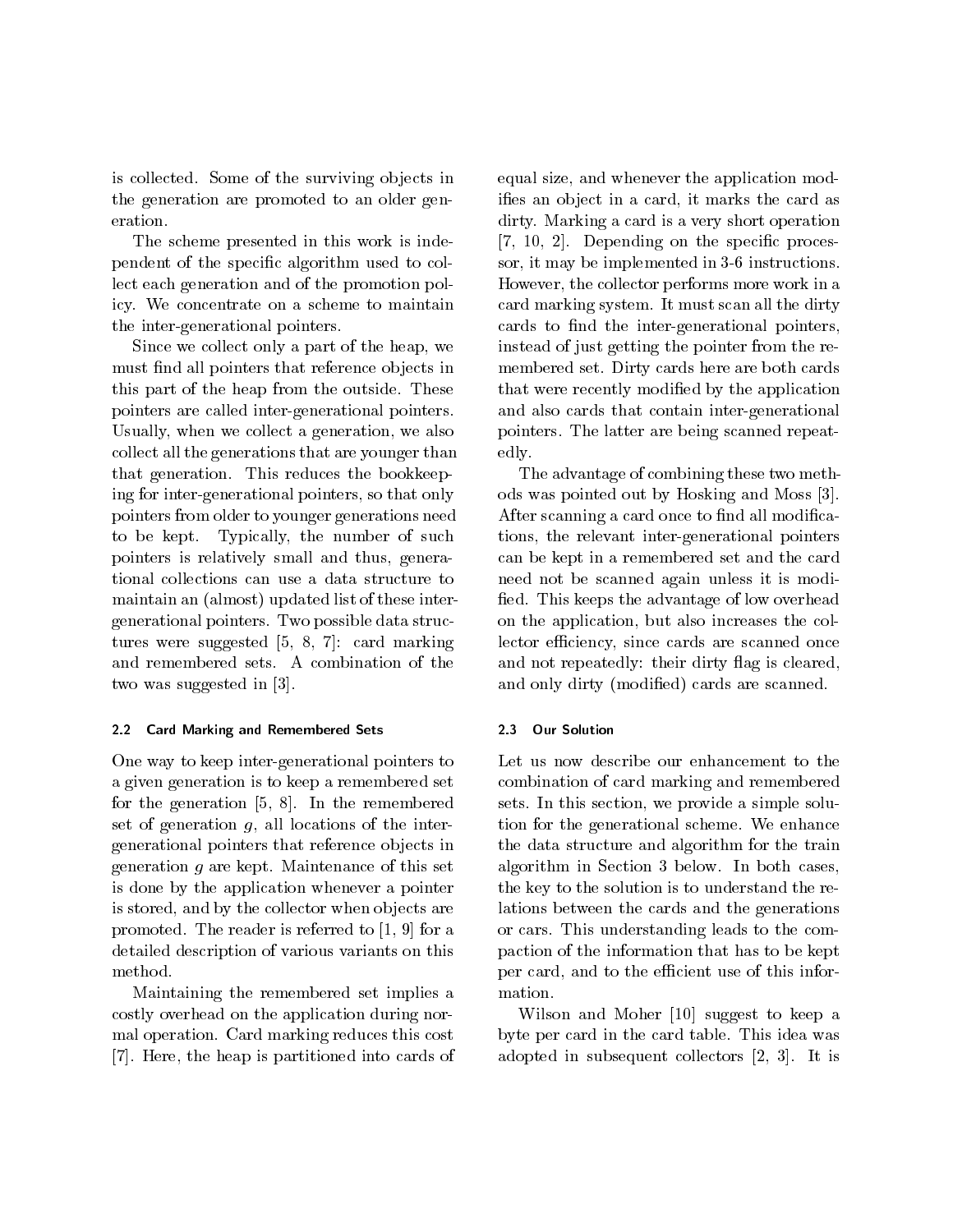this "waste" of space that allows the very low overhead on the application. When the mutator has to mark a card dirty, it is much cheaper to clear a byte in the card table, than to modify a single bit. Longer units, such as words, can also be used on platforms that don't support byte operations In the remainder of this pa per we assume that card table entries are one byte but the discussion applies equally to card tables with longer entry sizes. In our solution, we keep the low overhead on the application for card marking, and we use the byte in the entry of the card table to store additional use ful information

Our solution is useful for the case of several (more than two) generations. The problem is simple. Suppose that a few young generations are collected, all dirty cards are scanned, and the remembered sets of the collected genera tions are updated. Should we update all the remembered sets including remembered sets of generations that we do not collect? If we do, we get longer delays while collecting the younger generations Recall that updating the remem bered set means removing all entries that have become irrelevant plus adding entries for new inter-generational pointers.

On the other hand, if we don't update all remembered sets, then we cannot clear the mark of the card since we have to scan it again for older generations. However, if we do not clear the mark, then we are going to wastefully scan this card again and again during future collec tions of the young generation

The solution is simple. For each card, we  $3.1$ keep the number of the youngest generation for which this card has not been scanned. For example, if a card was scanned for the collection of generations and - then we define the state of generations of generations of generations and state o write the number 4 into the corresponding entry in the card table. Whenever we collect a generation which is younger than 4, the card

table tells us that this card does not need to be scanned. But when we collect a generation which is number 4 or older, then we scan this card, update the relevant remembered set and modify the entry in the card table to in dicate for which generations this card has al ready been scanned

It remains to specify what the application has to do when modifying a card. But this operation is not changed in the application in the application in the application of the application in the application of the application of the application of the application of the application of the application of the to set the value of the entry in the card table to zero when a card gets "dirty". This means that this card must be scanned for all generations or up, which translates to all generations.

## Combining Card Marking and Remembered Sets for the Train Algorithm

In this section we explain the more involved so lution for the train algorithm. Here, again, we must determine for each car collection which cards should be scanned in order to update its remembered set, but we don't want to scan a card when the scan is not really needed. In addition, we do not want to keep detailed spaceconsuming information in order to select the "right" set of cards to scan for the current car collection. We present a data structure with a corresponding algorithm, which solves this problem accurately and with efficient space consumption. Let us begin by reviewing the train algorithm and specifying the relevant details for our scheme

## The train algorithm

The advantage of generational collection is the fast collection of the young generation, which implies a short disruption to the application during these collections. However, when the old generation is collected, the delay is still long. Hudson and Moss  $[4]$  suggested the train algorithm to deal with this problem. The train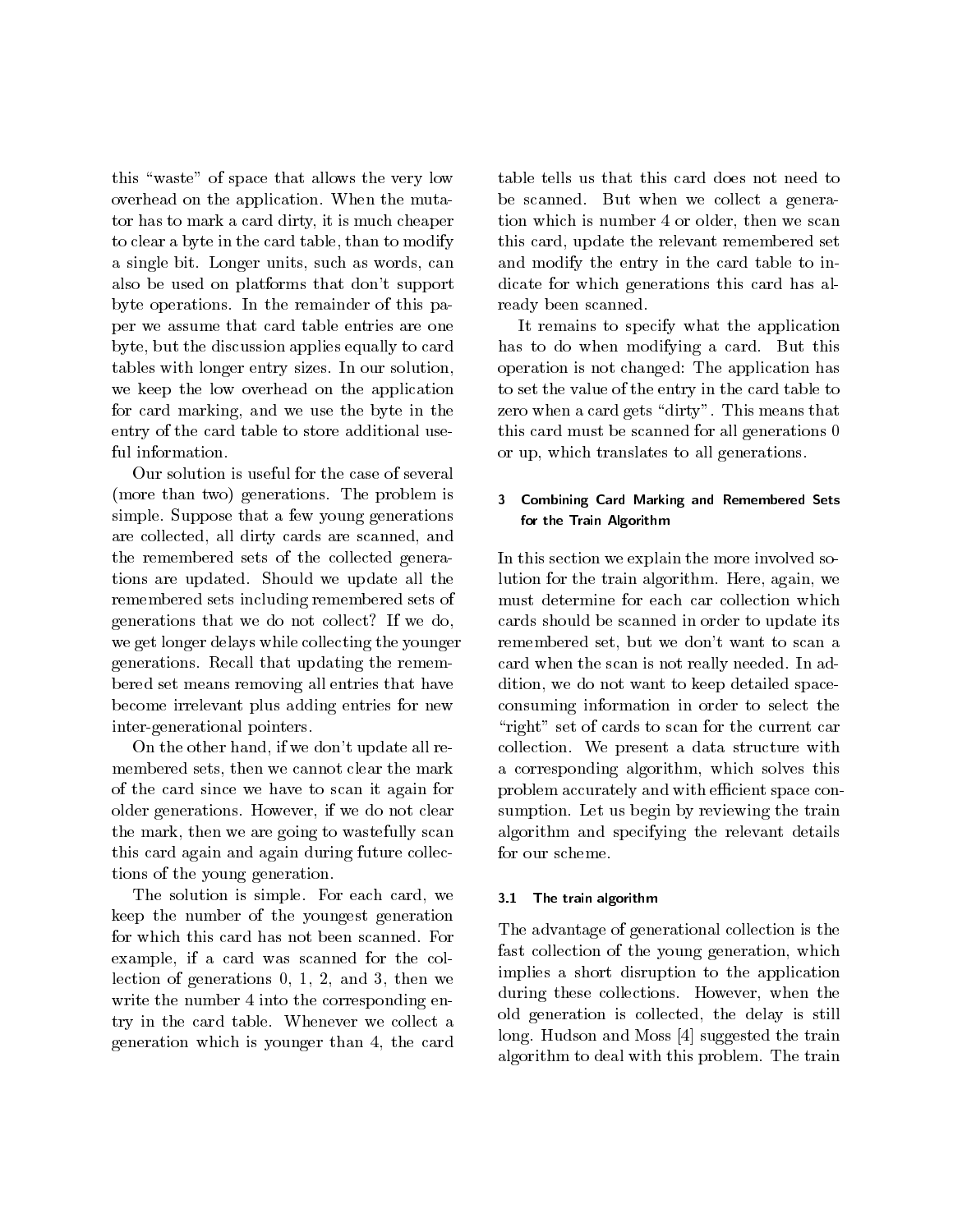algorithm partitions the old generation into parts called cars, and collects one car at a time.

The problem with a naive implementation of this idea is that cycles of garbage that spread among several cars cannot be collected. Thus, the cars are grouped into trains, and the algorithm aims at relocating clusters of garbage into a single train and at the same time relocating living objects (that are not part of the cluster) out of the train. In this paper, we do not discuss the correctness of the algorithm nor its efficiency. We refer the reader to  $[4, 6]$ for motivations, details, and an implementation. Here, we specify some details of the algorithm that are relevant for our solution

First, when a car is collected, the young generation is collected as well. Actually, the young generation may sometimes be collected without any car collection. Second, trains are numbered, cars are numbered, and the lowest car in the lowest train is chosen for collection During this collection, objects are moved out of the car into other trains or the same train Sometimes the objects are moved into existing cars and sometimes new cars are created to store them. These new cars may reside in an existing train or a new train may be created for them. After all live objects are moved from the car being collected, the car is reclaimed. The ob jects that are promoted from the young gen eration may also go into either old or new cars in various trains

Each car has a remembered set so that when a car is collected, incoming pointers may be located efficiently. This remembered set is used to keep track of pointers that go from other cars into this car. It is not necessary to keep track of pointers that reference this car from the young generation, since the young generation is fully scanned during each collection and thus all pointers from the young genera tion into the collected car will be discovered during this scan.

In order to keep the overhead during normal operation low, we also propose to combine card marking with the remembered sets method as suggested in the old heap is a set of the old heap is partition to the old heap is partition of the old heap is  $\sim$ into cards and when the application modifies a card, it marks the card dirty. When a car has to be scanned, all "dirty" cards are traversed and the remembered set is updated and later used to find roots for the collection. How do we decide which card is dirty for the current scan?

Here again we have a similar problem about updating the remembered sets. We have many remembered sets (as many as the number of cars) and we wouldn't like to update them all when we update the remembered sets that are relevant for the current collection. Again, we must keep track of which cards should be scanned for which car collection. Otherwise, we will wastefully rescan a card again and again

Note that this case is different from the generational scheme. There, the young generations are repeatedly scavenged, and we only had to keep the simple indication of which gen eration is updated with respect to which card where Section - Section - Section - Section - Section - Section - Section - Section - Section - Section - Section distribution and care in the care is reclaimed in the care of the case of the case of the case of the case of the case of the case of the case of the case of the case of the case of the case of the case of the case of the and not scavenged again. Nevertheless, we want to be able to keep track of which cards should be scanned for each car in an efficient manner.

### 3.2 Our Solution

In the following, we discuss the relations of cards and cars. The reader should envision the old generation as containing cars (plus free space) and each car is partitioned into cards. Namely, cards are smaller than cars and there is an integral number of cards in each car. We now explain our solution and we start with two simple observations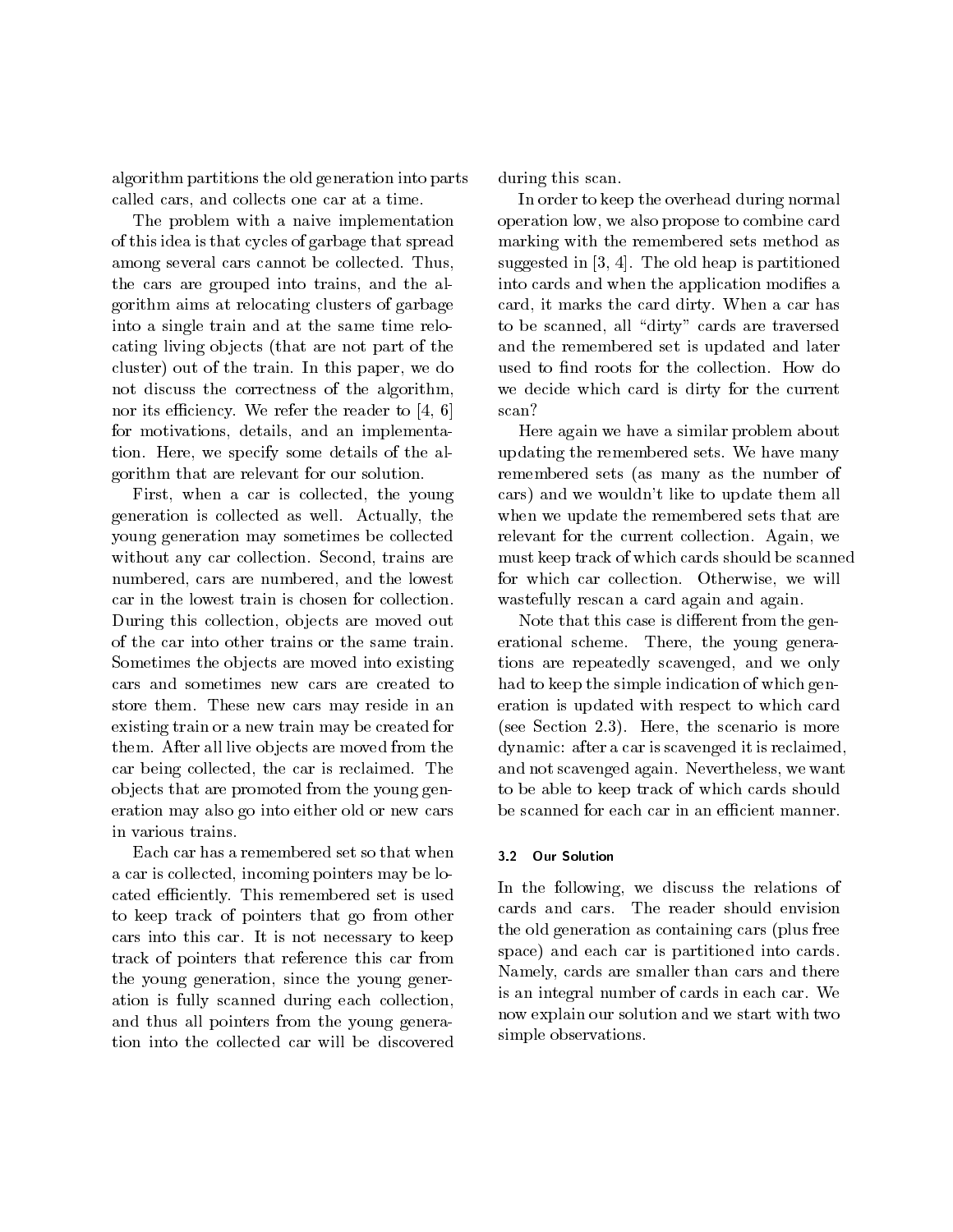<u>- when a new carrier was contracted</u> and a new contracted and  $\sim$  $(during a collection) and objects are moved into$ the car- its remembered set can be computed  $\emph{exactly by the collector.}$ 

It is always the case that when we move an object we know all references to the object. since we must update these references. This is true no matter if the objects arrive through promotion or through relocation of objects in the old generation. Thus, while setting up a new car during a garbage collection cycle and moving objects into the car, we can compute the initial remembered set for the car

Observation - When a card is modied by the application-between the application-between the should be rescanned on the should be rescanned on the should be rescanned on the should be rescanned on the should be rescanned on the should be rescanned on the should b updating the remembered sets of the following areas only: the young generation and each car that currently exists in the old generation

Clearly, the modified card has to be rescanned in order to update the remembered sets of the areas mentioned. If a new car is later created then this card does not need to be rescanned when the new car will later be collected since the new car will have a completely updated remembered set (also with respect to the previously modified cars).

From Observations - and - it follows that we should keep for each car a timestamp indicating when it was created and for each card a time-stamp indicating when it was last modified. The *time-stamp* is the number of the garbage collection cycle The cycle number is incremented in the beginning of each collec tion. But a third point indicates that creation time of the car is not sufficient information. We will want to keep the level of update for each remembered set Here is a third point relevant to this scheme

 $\blacksquare$  and  $\blacksquare$  . The remember of our of a car may be fully updated also after the car is created.

For example, when checking whether a train contains only garbage, the remembered sets of its cars may be updated. After such an update. the remembered set of the car is updated with respect to all previous modifications of pointers in the heap, and we would like to record this fact for future collections

We suggest keeping the following informa tion. For each card, we keep in the card entry table the last time (i.e., garbage collection cycle) this card was modified. For each car, we keep the last time its remembered set was up dated. Initially, this is the creation time of the car, but it may be later updated during a collection of another car in the same train. It is the application's responsibility to update the card table and it is the collector responsibility to update the timestamp of the remembered set for each car. We will talk further on the overhead of card marking by the application in Section - Section - Section - Section - Section - Section - Section - Section - Section - Section - Section overhead is kept minimal

During a collection of a car, the collector notes the time-stamp of the car, and then scans all cards that have greater (newer) or equal modification time-stamp. When collecting the new generation, the collector scan only cards that have been modified in the last collection cycle

One important issue still requires consider ation. How do we set the time stamp of a card when we copy objects into the card? Note that during car collection, we move objects from the collected car to other cars. This has the additional implication of moving objects from one card to another. We do not need to update the time-stamp of the original card, since it is going to be reclaimed with the car to which it belongs. However, the time-stamp of the new card, i.e., the card to which we copy the object. should be updated appropriately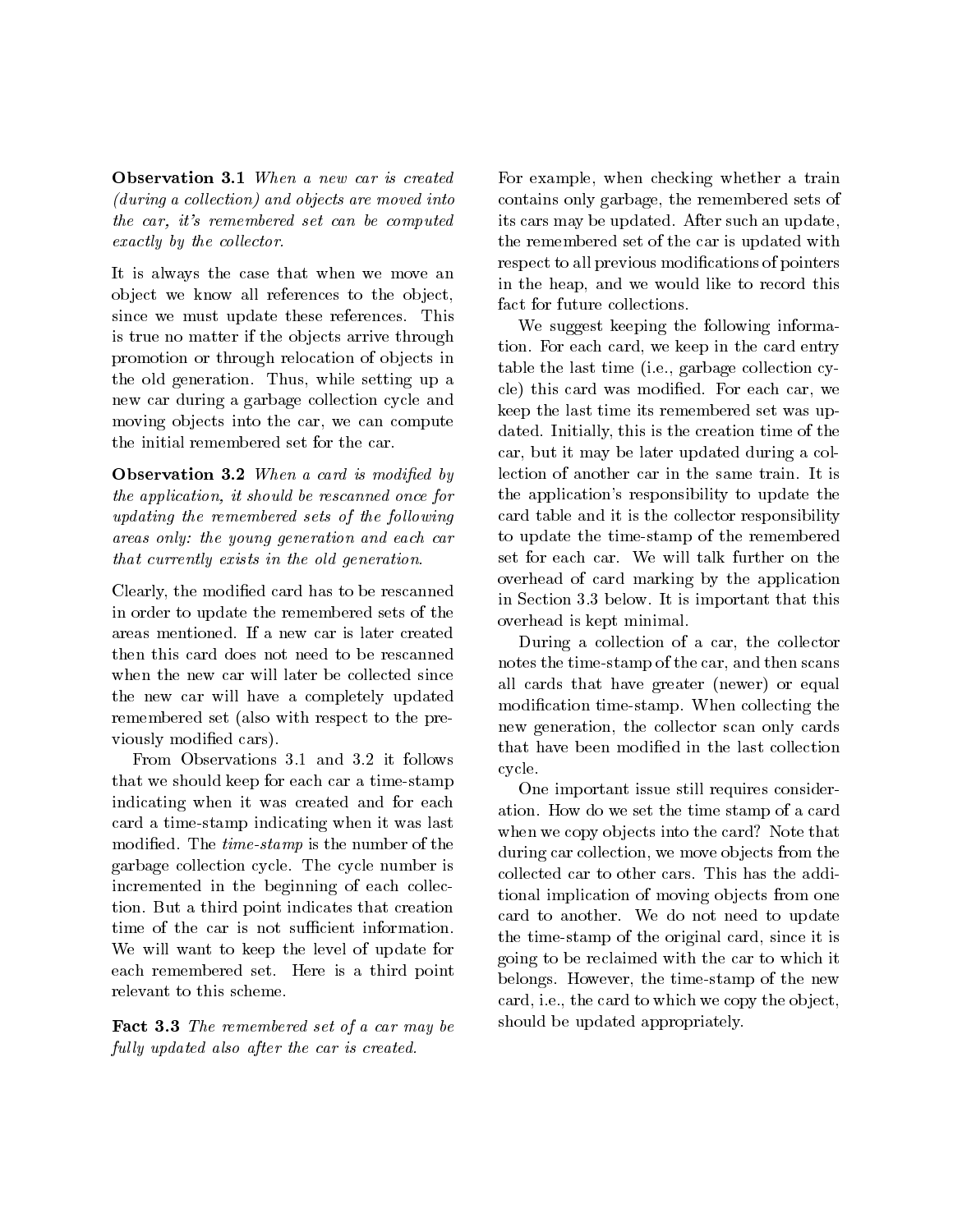The card-table entry of the new card (onto which the object is copied should contain the latest modification time of objects in the new card. This means a maximum over the modification times of all objects in the card. This property is maintained in the card so far, and we must keep this property also with respect to the new object copied into the card. Namely, if the modification time of the new object is higher than the maximum in the card, then we need to put this modification time in the card entry. If its modification time is lower than the maximum (as indicated in the cardtable entry), then no change in the card-table is needed. It remains to explain how to obtain the modification time of the object that is copied. In fact, we don't have this information. However, we do know the time-stamp of the old card (the one from which the object is copied). This time stamp is an upper bound  $\qquad 3.4$ on the modification time of the copied object and can be used as a (conservative) estimate on the last time this object was modified. To summarize the discussion in the last two para graphs, when an object is copied from Card  $C_1$  into Card  $C_2$ , the time-stamp of Card  $C_2$ is set to the maximum over the timestamps of  $C_1$  and  $C_2$ .

## 3.3 How to mark the cards

The advantage of card marking is in lowering the overhead during normal operation. Very efficient card marking implementations have  $\mathbf{b}$  see suggested for several systems  $\mathbf{b}$  systems  $\mathbf{c}$ In our above approach, there is a change in the application overhead. Instead of writing the constant zero into the entry in the card ta ble, we now move a value, i.e., the time, kept in some variable, into this entry. This consumes more machine cycles (even if we assume that the counter of garbage collection cycles remains in cache).

Therefore we refine our algorithm as follows. We reserve the value  $0$  so that it cannot be a valid time (a number of a collection cycle). Valid times are  $1-255$ . Using this reservation. we let the application use the original proce dure of writing a zero into the entry of a mod ified card. This way, the overhead on the application is exactly the same as the overhead for card marking without using our algorithm But we must fix this value to the right time stamp. Recall that at collection time, the collector must traverse all entries in the card ta ble, and determine which of the cards must be scanned. During this traversal, the collector changes all zeros to the current time stamp and we are done. Note that for the collector this is a negligible increase in time, since it has to scan the card-table in any case.

## **Overflow Handling**

Finally, what do we do about overflow? Recall that we are using the collection number for the time-stamp, and this may grow beyond the time-stamp range. We remark that in this work we discuss a time-stamp of one byte. Various considerations may dictate using more than one byte for a card-table entry. For example, if an atomic assignment in a multithreaded environment is defined on a word (of 4 bytes) then one might prefer an entry of 4 bytes in the card-table. But no matter what the range of the time stamp is, an overflow may eventually occur and must be dealt with. For simplicity we discuss overflow for a time-stamp of one byte Our ideas can be easily extended to any range of time-stamps.

So suppose we would like to keep a single byte to hold a time stamp, and the  $0$  value is reserved the section of the seed the section of the section of the section of  $\mathcal{A}$ 255th collection, we might encounter the following worst case scenario All values are used by either cards or cars, and we do not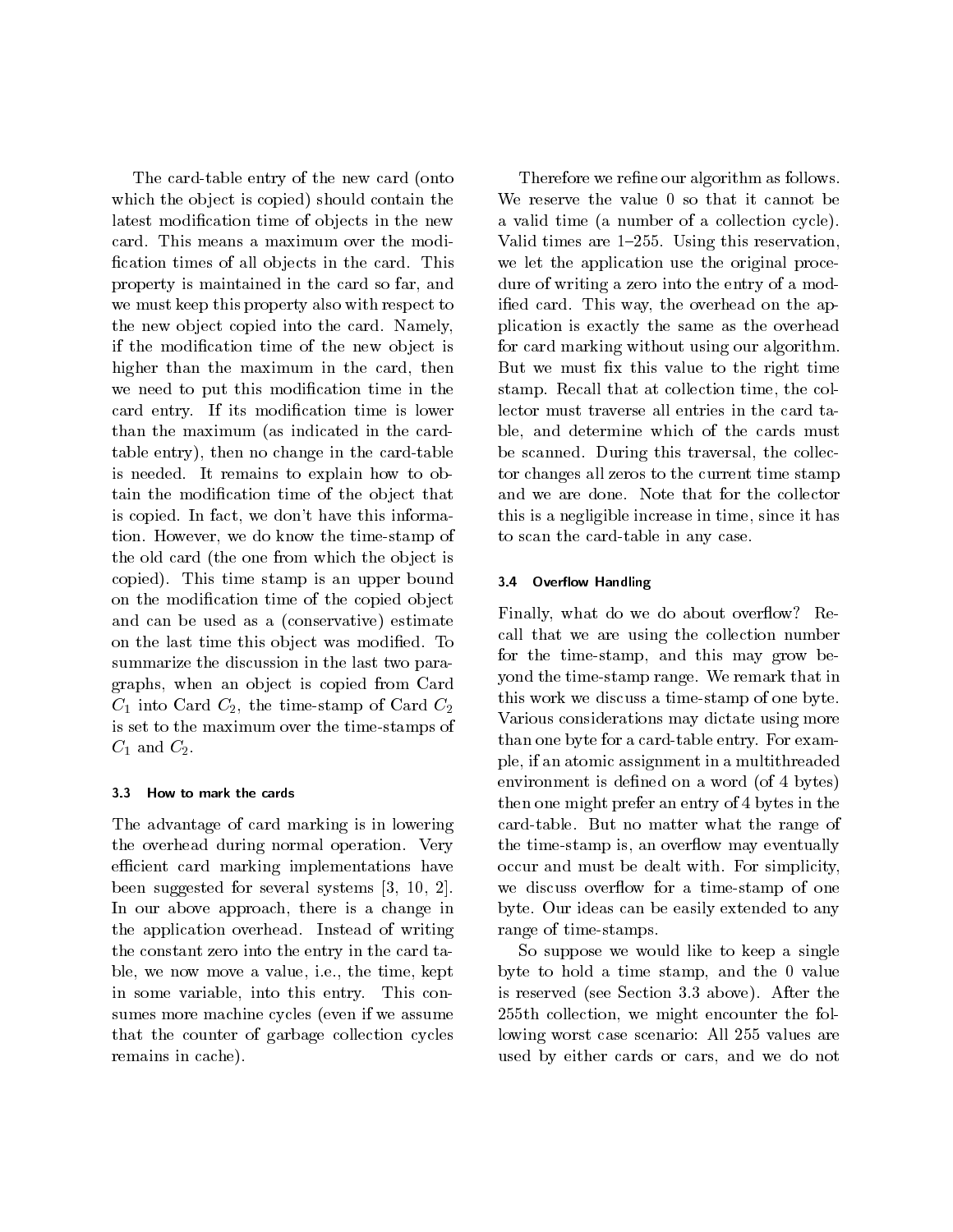have any more values for future use. In this case, we are going to give up the accuracy of the information we have kept in order to clear space for new information. In the two solutions that are presented here, we choose to clear  $3/4$ of the possible values. Namely, to compact the current information into 64 values, and clear the other 192 values for the next collection cycles. This can be easily augmented to any other fraction of the possible values

The first solution (which we prefer) is to divide all existing time stamps by 4 and take the (ceiling) integral value of the division. The division is applied to the timestamps of the cards, the time-stamps of the cars and the collection counter. This transformation is fine since it preserves the relations between the time stamps in the system. A card should be scanned for a car if the timestamp on the card is big ger or equal to the time-stamp on the car. Any card that would have been scanned for a car before the division will be scanned for the car after the division. However, we will scan also some more cards. This loss of accuracy in the information is inevitable, but note that the loss is proportional to the number of possible val ues  $(256 \text{ in case one byte is used for the time})$ stamp). We believe that this loss of information should have little effect when the time stamp is kept in a full byte. Note the tradeoff that we get between space and time efficiency: using more bytes per timestamp reduces the loss of information and improves the perfor mance of the collection. Note also that the zero-value preservation required in our scheme is see Section and since a presence is the since  $\mathbf{y} = \mathbf{y}$ non-zero time-stamp is translated to a nonzero time stamp

A second possible solution is good in case the distribution of times is not uniform at over flow time. Namely, if typically, most of the times recorded are recent times and only few

 $\mathcal{A}$  are statistically the governous called stamps.  $\text{cards/cars}$  or even none at all have old time stamps. In this case, it is better to keep better records for recent time and lose accuracy for older times. Thus, we use the following trick. All times lower than - are set to the value whereas we subtract 192 from all times higher than  $192.$  (We choose  $192$  since we want to evacuate - of the possible values of the possible values of the possible values of the possible values of th relations between cars and cards with recorded times over 192 are fully kept. All cars with lower update time must engage in scanning all cards for collection. This is only good if the number of such cars is small, and infrequent long collections are allowed

> The reader may envision other transforma tions to fit a specific behavior of a specific system. For example, it may be desirable to group immutable old objects on cards of their own and reserve the time-stamp 1 for these cards. The important property of any such a transfor mation is that it should be monotone, so that the relations between the cars and the cards are kept

#### Summarizing the algorithm  $35$

Let us summarize the discussion in this section and shortly present the data structure and the algorithm to use and modify it

The data structure were well as a cardiable well as a cardiable control of the structure were well as a cardia for the cards. For each card there is an entry (a byte) indicating the last time this card was modified. Also, with each car in the old generation, we keep a byte with a time-stamp indicating the last time in which the remem bered set of this car was updated

Card marking during normal operation When a pointer is modified in the old generation, the corresponding card number (to which the pointer belongs) is computed, and a 0 is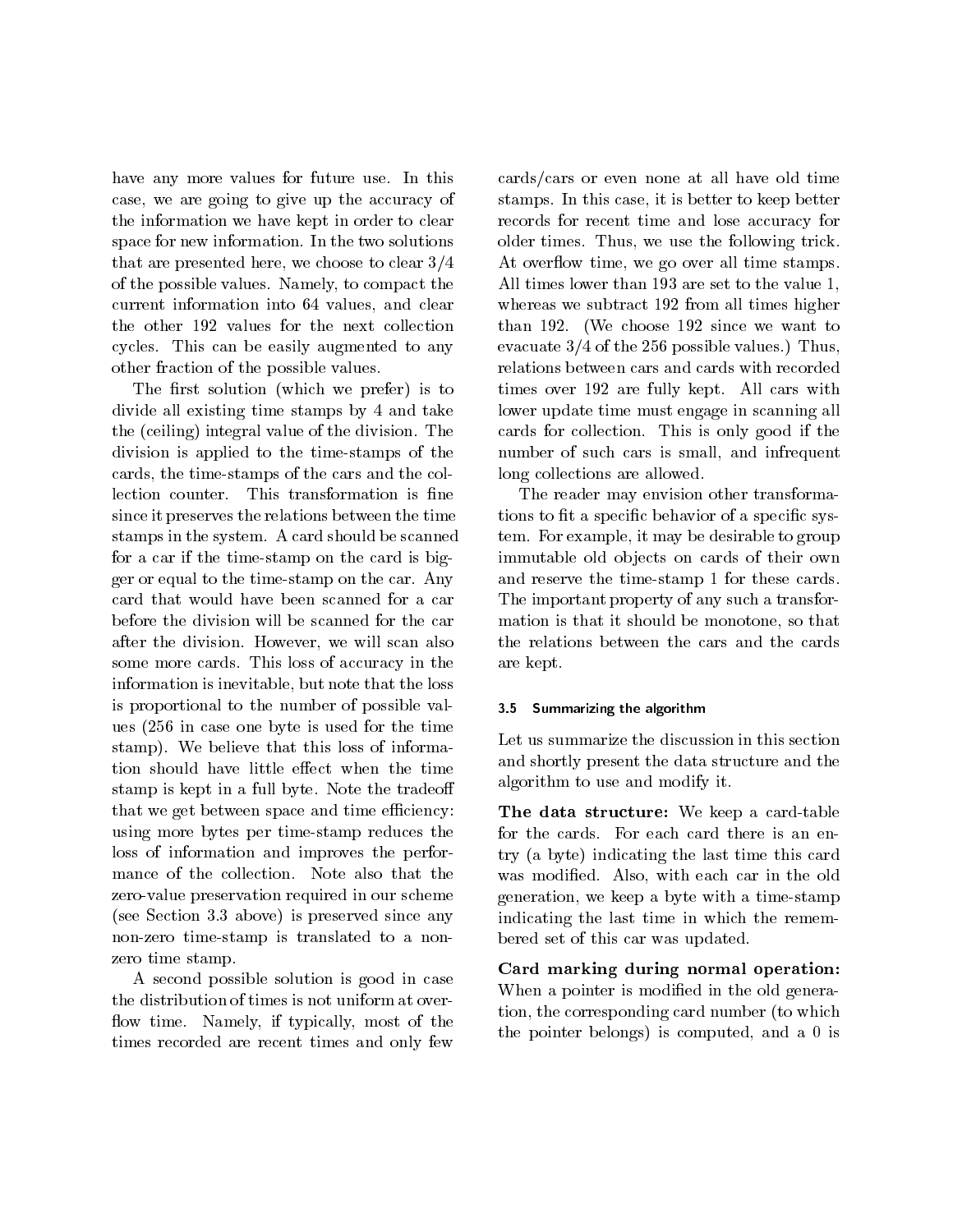written into the entry of this card in the card table

Update and use of data structure by the collector The collector has a static parameter ter counter indicating the number of collections performed so far. The parameter counter is initialized with

Suppose that the collector wants to update the remembered set of a car  $C$ . The collector checks the time-stamp of the car  $C$ . Denote this time-stamp by  $t$ . The collector goes over all of the card-table. For each entry in the card table the collector starts by fixing zeros: if the entry contains a zero, then the collector writes the value of *counter* into the entry (this is the number of the previous collection since counter has not yet been incremented in this collection). Next, the collector compares the entry to the number  $t$ . If the number in the entry is greater or equal to  $t$ , then the collector scans the corresponding card and updates the remembered set of the car with the pointers in the card. After going over all of the card-table, the remembered set of Car  $C$  is updated. The collector records this fact by writing *counter* + 1 into the time-stamp of Car C. To update the remembered set of the young generation the collector must scan all cards for which the time-stamp is *counter* (these are the cards for which the zero fix was implemented.

We skip the details of the collection, which are not relevant

Finally, when the collection is done, the counter of collections is incremented. If the collection number is 255, than the collector handles overflow in one of the methods discussed in Section

## 3.6 Keeping more than one young generation

In this section we have described a scheme that deals with one young generation and one old

generation (which is split into cars). It is also possible to adapt our scheme for a scheme with several young generations and one old genera tion that is split into cars (such a scheme was suggested in  $[4, 6]$ .) We only have to add for each generation a timestamp indicating when the remembered set of this generation was last updated. This time-stamp should be updated by the collector whenever it scans the corre sponding generation. When scanning a generation q with time stamp  $t$ , it is easy to decide if a card has to be scanned by timestamp of timestamp of timestamp of timestamp of timestamp of timestamp of time the card is greater or equal to  $t$ , then it means that the card was modified after the last collection of Generation  $q$ , and therefore this card has to be scanned. All cards with time-stamps lower than  $t$  need not be scanned.

## Acknowledgment

We thank the anonymous referees of the *Inter*national Symposium on Memory Management for their useful comments

### References

- [1] R. E. Jones and R. D. Lins. Garbage Collection Algorithms for Automatic Dynamic Memory Management. John Wiley & Sons. July 1996.
- [2] U. Hölzle. A fast write barrier for generational garbage collectors In Eliot Moss Paul R. Wilson, and Benjamin Zorn, editors of the Cooper of the Cooper of the Cooper of the Cooper of the Cooper of the Cooper of the Cooper of the Garbage Collection in Object Oriented Sys $tems$ , October 1993
- , a little and and respect to the resonance and respect to the second resonance of the second resonance of the membered Sets Can Also Play Cards In OOPSLA Workshop on Garbage Col lec tion and Memory Management. Washington DC September 2014 and 2014 and 2014 and 2014 and 2014 and 2014 and 2014 and 2014 and 2014 and 2014 and 201